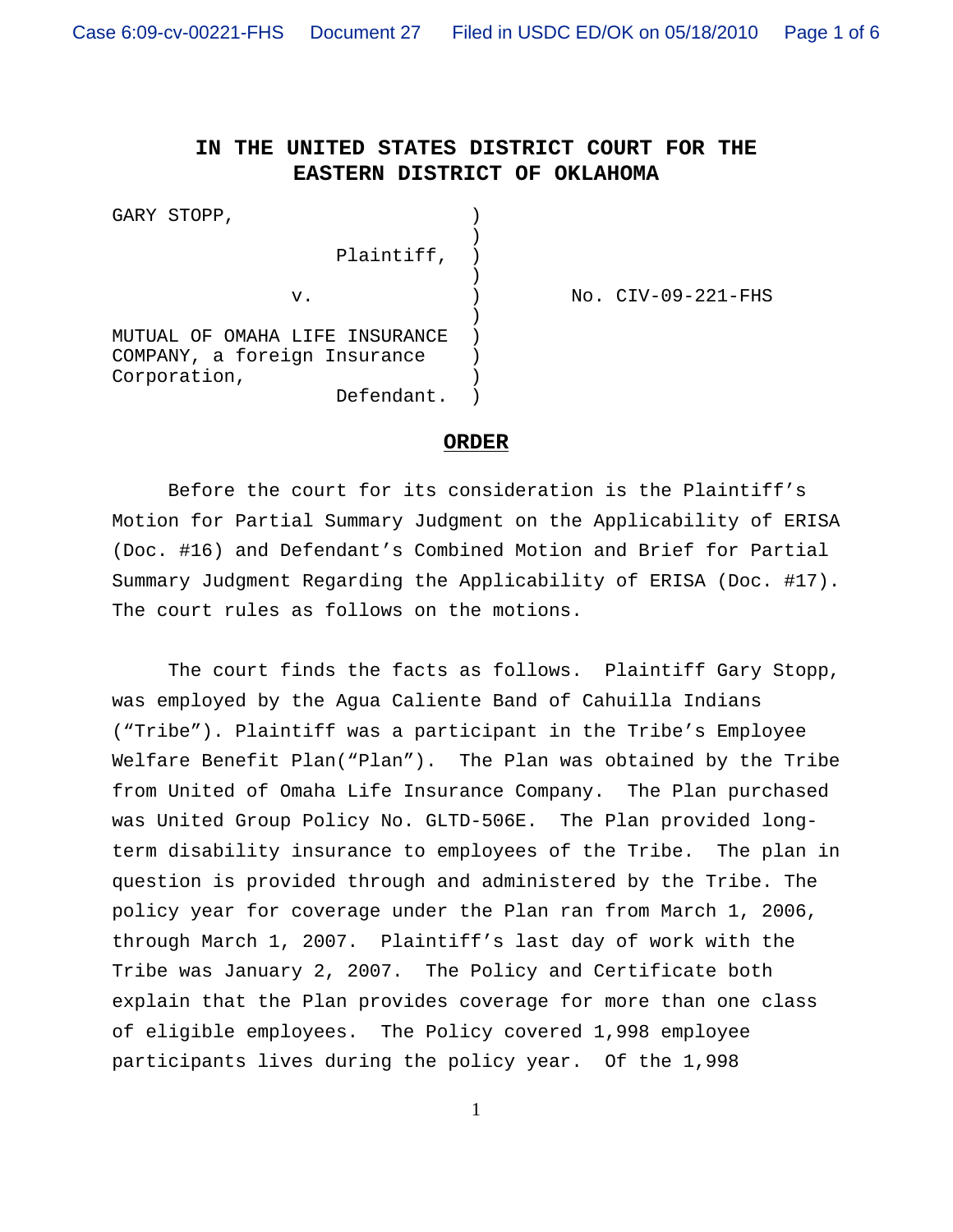employees included in the Plan at least 1,900 were employed in commercial and business enterprises including positions at hotels, restaurants and casinos. The positions in which the participants performed commercial activities include but are not limited to, Director of Construction, Executive Director of Operations, Operations Executive Director, Player Development Executive Director, Agua Bar and Grill Supervisor, Assistant Hotel Manager, Banquet Services, bartenders, bell staff, beverage supervisors, bingo callers and cashiers, buffet hosts, cashiers, bussers, managers, servers, cage cashiers, cage shift supervisors, casino attendants, chefs, cocktail servers, cooks, court team managers, members and supervisors, culinary employees and supervisors, dealers, dispatch officers, engineers, fitness employees, floor supervisors, guest services representatives, main bank cashiers and bankers, massage therapists, pit clerks, poker cashiers, dealers, floor supervisors, retail attendants and clerks, room attendants, security personnel, shift managers and supervisors, slot attendants, steakhouse servers, stewards, valet assistants and other commercial employees.

In accordance with the requirements of ERISA, for the calendar years 2006 and 2007 the Tribe filed a Form 5500 for its employee welfare benefit plan named the Agua Caliente Flexible Benefits Plan. The Plan documents indicate the Policy covered 2,013 participants as of October 1, 2006, and 2,129 participants as of October 1, 2007. On each Form 5500, the Plan administrator was listed as the sponsor Tribe. The Tribe identified only one disability Plan on each Form 5500. It was Plan Number 501.

Plaintiff's employment contract is dated June 1, 2006, and his job title listed in the contract is Chief of Staff. The Job Description Summary for Plaintiff was to "provide administrative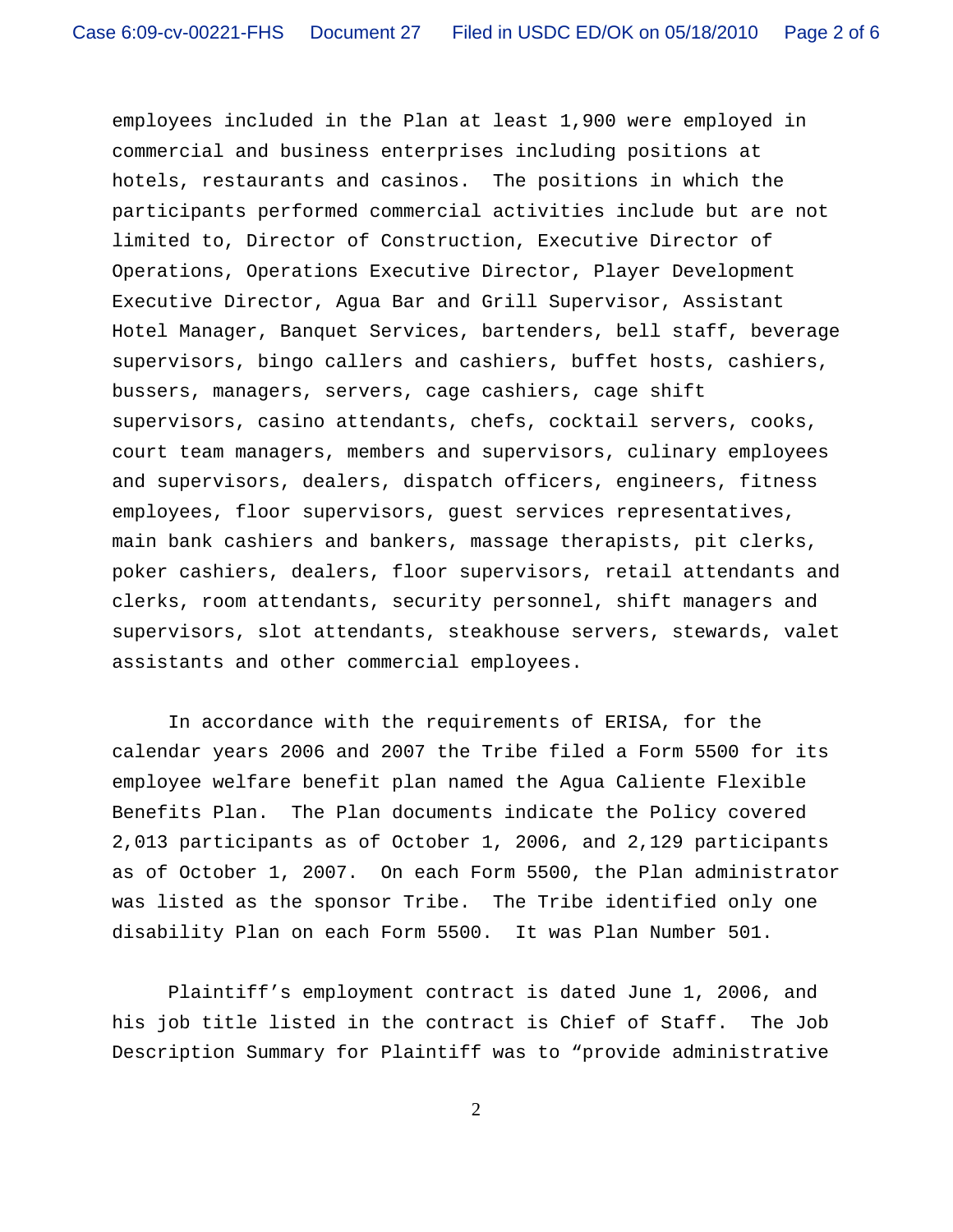management and support for the Tribal Council; strategic direction in government and legislative affairs and in lobbying; leadership with strong guidance in public relations and policy analysis and updates in all council and ACBCI Tribal affairs."

The issue before the court is whether the tribal plan in question is subject to the terms of ERISA or whether it is exempt under the governmental plan exception. If the court finds the Plan in question is exempt pursuant to the governmental plan exception, plaintiff's state law claims would not be preempted. Prior to the year 2006 employee welfare benefit plans offered by Indian tribal governments were not specifically mentioned in the ERISA statute. Although ERISA was silent as to whether such plans were exempt as governmental plans, it was generally held that ERISA as a statute of general applicability did apply to such plans. Lumber Industrial Pension Fund v. Warm Springs Forest Products Industry, 939 F.2d 683 (9<sup>th</sup> Cir. 1991) and Smart v. State Farm Insurance Company, 868 F.2d 929 (7<sup>th</sup> Cir. 1989). While trying to determine whether a tribal retirement plan qualified for the governmental plan exception under ERISA, the Pension Benefit Guaranty Corporation, a body within the Department of Labor, looked at the activities of the covered employees to determine whether a tribal retirement plan fell within the governmental exemption found in ERISA. It found participants performed commercial activities in their factory jobs and the activities did not relate to self-government. As a result, the plan would not qualify for the governmental exemption found in ERISA. Colville Confederated Tribes v. Somday, 96 F. Supp. 2d 1120 (E.D. Wash. 2000).

In August 2006, Congress amended the definition of a governmental plan to exempt from the scope of ERISA some but not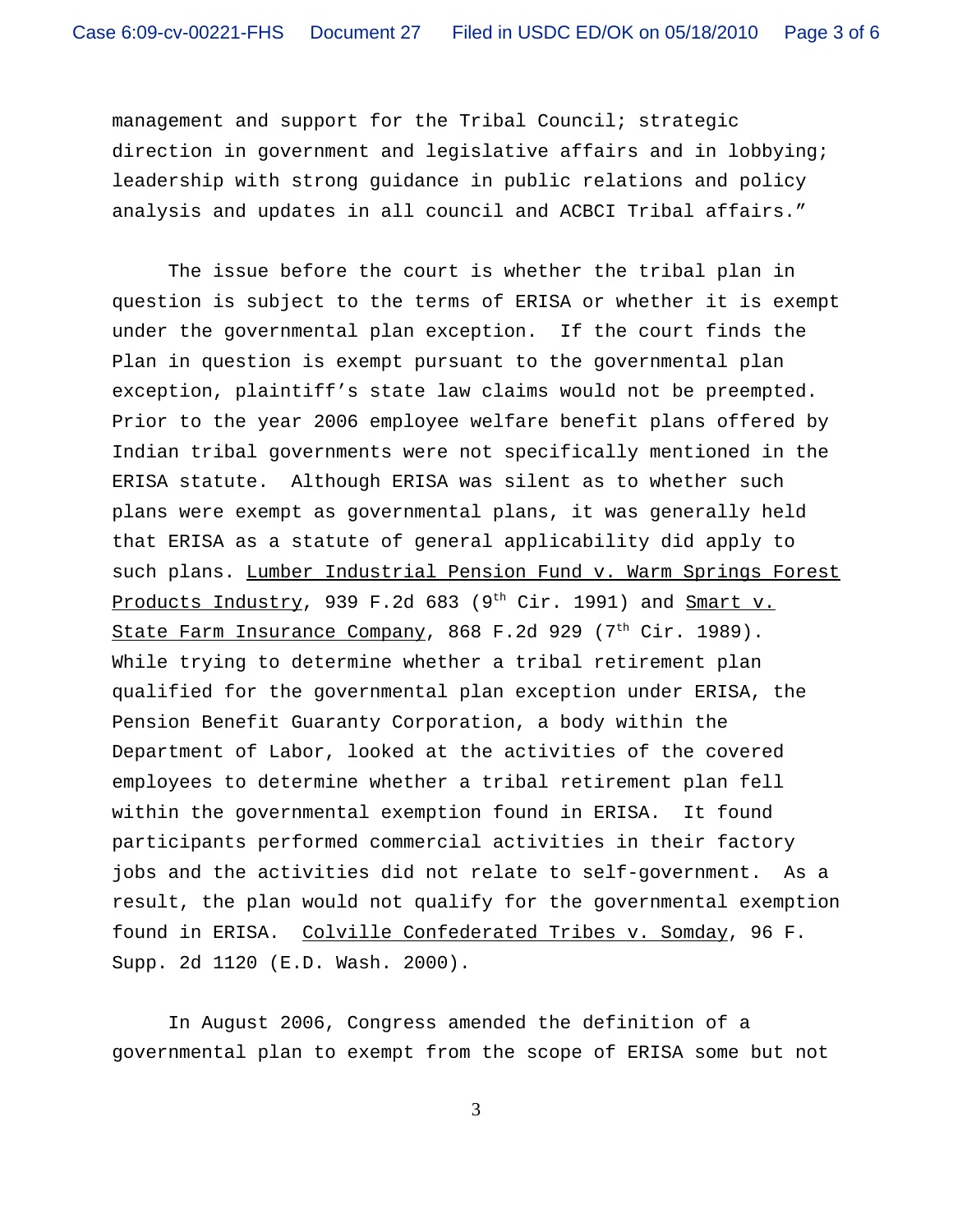all tribal plans. The amended definition reads as follows:

....a plan which is established and maintained by an Indian tribal government...or an agency or instrumentality or either, and all of the participants of which are employees of such entity substantially all of whose service as such an employee are in the performance of essential governmental functions but not in the performance of commercial activities. 29 U.S.C. Sec. 1002 (32).

There was much discussion by both sides as to whether this amendment was to be retroactively applied to the case at bar. The court declines to decide the issue of whether the amendment is retroactive. The court finds its decision would be the same regardless of the application of the amendment. Previous to the 2006 amendment, courts found that ERISA was applicable to tribal plans especially where participants performed commercial activities in their jobs such as in factories. The court finds the Plan in question primarily covered commercial employees. The undisputed evidence reveals that out of the 1,998 employees covered by the plan in question 1,900 of them were employed in the casino industry. Lumber Industrial Pension Fund v. Warm Springs Forest Products Industry, 939 F.2d 683 (9<sup>th</sup> Cir. 1991); Smart v. State Farm Insurance Company, 686 F.2d 929 (9<sup>th</sup> Cir. 1985) and Colville Confederated Tribes v. Somday, 96 F. Supp. 2d 1120 (E.D. Wash. 2000). Thus, previous to the amendment the finding would be that the plan was subject to the provisions of ERISA and all state law claims would be preempted.

If the court would apply the 2006 amendment the result would be the same. In Dobbs v. Anthem Blue Cross and Blue Shield, 2010 WL 1225342 (10<sup>th</sup> Cir. March 31, 2010)the Tenth Circuit Court of Appeals held that in order to determine whether the tribe's Plan is one exempt from ERISA under amended Sec. 1002 (32), this Court must consider not only plaintiff's services as an employee of the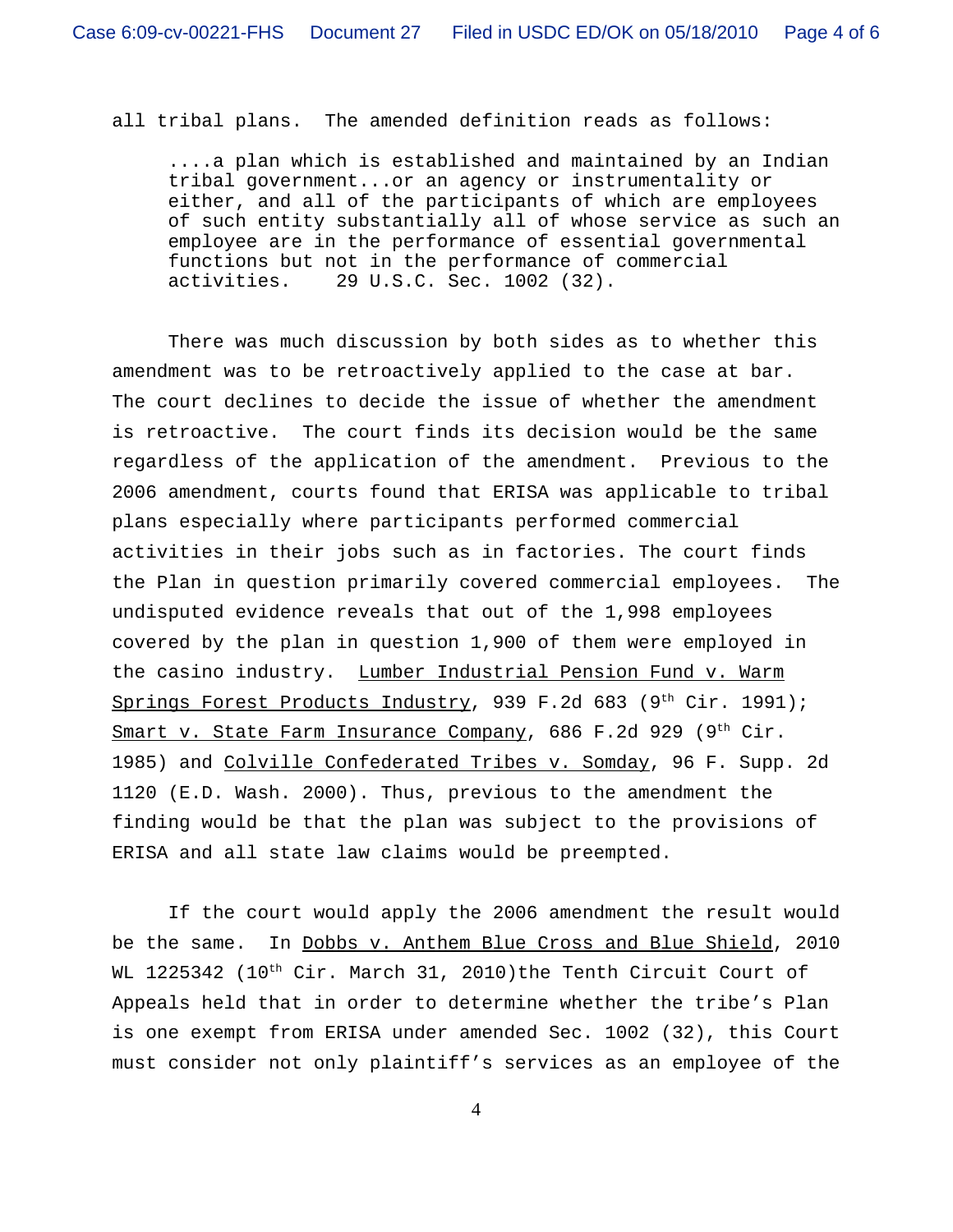Tribe, but also whether substantially all of the services of all of the tribe's employees who are participants in the Plan, performed essential governmental functions. In Dobbs II, the court stated:

> As amended Sec. 1002 (32) defines "governmental plan" to include "a plan which is established and maintained by an Indian tribal government" but only when "all of the participants" in the plan are employees "substantially all of whose services are such an employee are in the performance of essential governmental functions but not in the performance of commercial activities (whether or not essential government function)." Thus, a plan qualifies as a governmental plan only if it is established and maintained by an Indian tribal government and all of the participants and employees primarily engage in essential government functions rather than commercial activities" Dobbs II at 6.

The court has reviewed the evidence submitted by the parties and it appears that of the 1,998 employees who were covered under the plan 1,900 were employed in commercial and business enterprises, including positions at hotels, restaurants and casinos. Plaintiff has submitted absolutely no evidence to dispute this point. According to the test set forth by the Tenth Circuit Court of Appeals the court must look at the employment activities of all the participants in the plan. In doing this, the court concludes that a majority of the participants in the plan were performing commercial activities. Thus, the governmental exception does not apply to the plan at issue. Therefore, it is subject to the provisions of ERISA.

Plaintiff argues that he was covered by a seperate employee welfare benefit plan or disability policy that covered Tribal executives only. However, the court finds there was only one Plan. A review of the documents in question reflects that a single